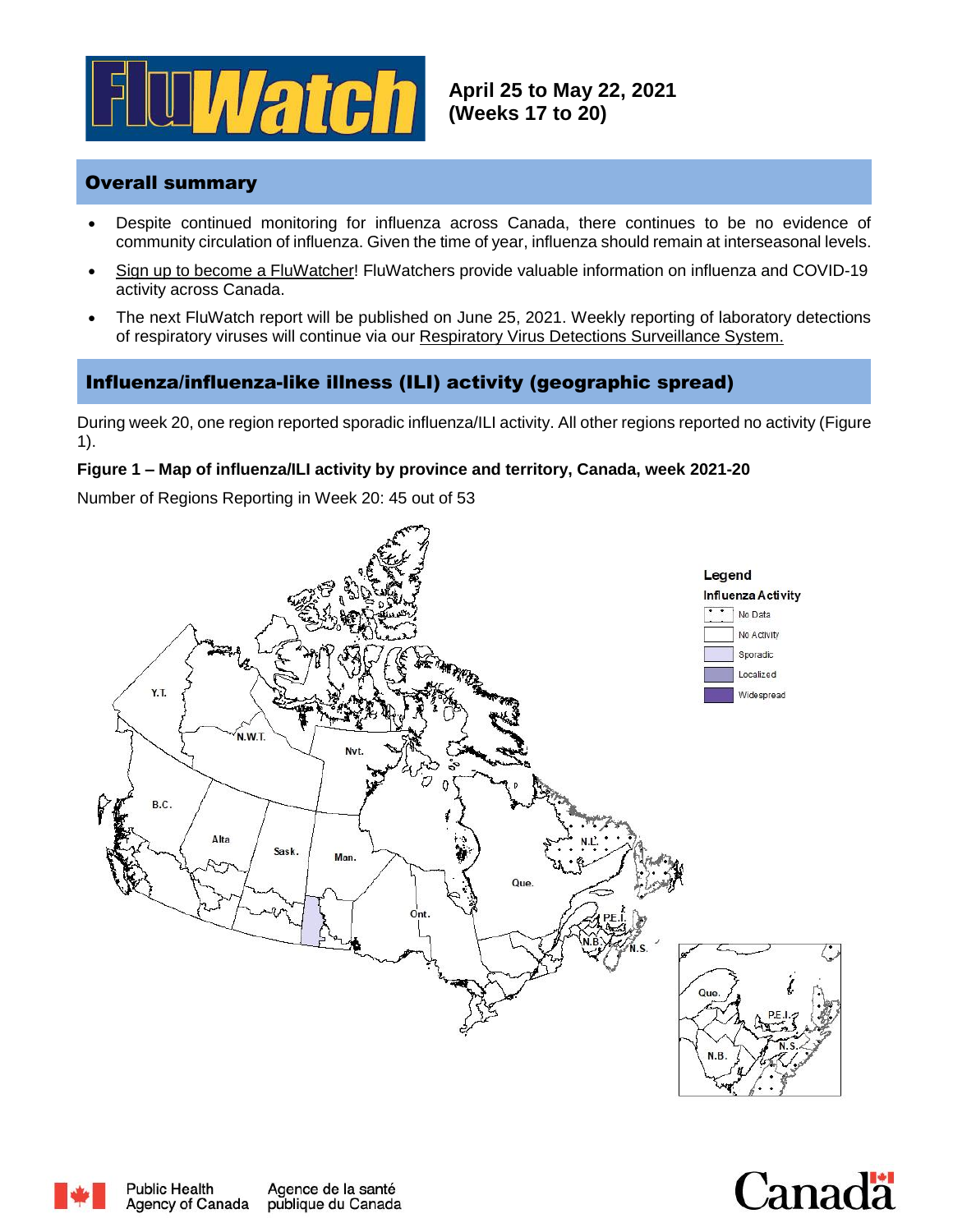### Laboratory-confirmed influenza detections

In weeks 17 to 20, four laboratory detections of influenza were reported.

To date this season, 72 influenza detections have been reported (Figure 2), which is significantly lower than the past six seasons where an average of 51,508 influenza detections were reported for the season to date. All provinces and territories are closely monitoring indicators of influenza activity this season. Data in the FluWatch report represent surveillance data available at the time of writing, and may change as updates are received.

Thirty-one of the influenza detections reported to date this season are known to be associated with recent live attenuated influenza vaccine (LAIV) receipt and do not represent community circulation of seasonal influenza viruses. LAIV strains are attenuated but can be recovered by nasal swab in children and adults following vaccination with that product (i.e., "shedding"). For more information, please refer to the [Canadian Immunization](https://www.canada.ca/en/public-health/services/publications/vaccines-immunization/canadian-immunization-guide-statement-seasonal-influenza-vaccine-2020-2021.html#IV2)  [Guide Chapter on Influenza and Statement on Seasonal Influenza Vaccine for 2020–2021 \(Section IV.2\).](https://www.canada.ca/en/public-health/services/publications/vaccines-immunization/canadian-immunization-guide-statement-seasonal-influenza-vaccine-2020-2021.html#IV2)

Overall, the percentage of laboratory tests positive for influenza remains at exceptionally low levels, despite the elevated levels of testing seen this week. In weeks 17 to 20, 52,015 tests for influenza were performed at reporting laboratories and the average percentage of tests positive was 0%. Compared to the past six seasons, the number of tests performed for this time period was higher than the average (18,257) and the percentage of tests positive for influenza remains well below average (9.8%) (Figure 3a and 3b).

Testing for influenza and other respiratory viruses has been influenced by the current COVID-19 pandemic. Changes in laboratory testing practices may affect the comparability of data to previous weeks or previous seasons.

For more detailed weekly and cumulative influenza data, see the text descriptions for **Figure 2** or the Respiratory [Virus Detections in Canada Report.](https://www.canada.ca/en/public-health/services/surveillance/respiratory-virus-detections-canada.html)

#### **Figure 2 – Number of positive influenza tests and percentage of tests positive, by type, subtype and report week, Canada, weeks 2020-35 to 2021-20**



Number of laboratories reporting in week 20: 33 out of 35

*The shaded area indicates weeks where the positivity rate was at least 5% and a minimum of 15 positive tests were observed, signalling the period of [seasonal influenza activity.](https://journals.plos.org/plosone/article?id=10.1371/journal.pone.0141776)*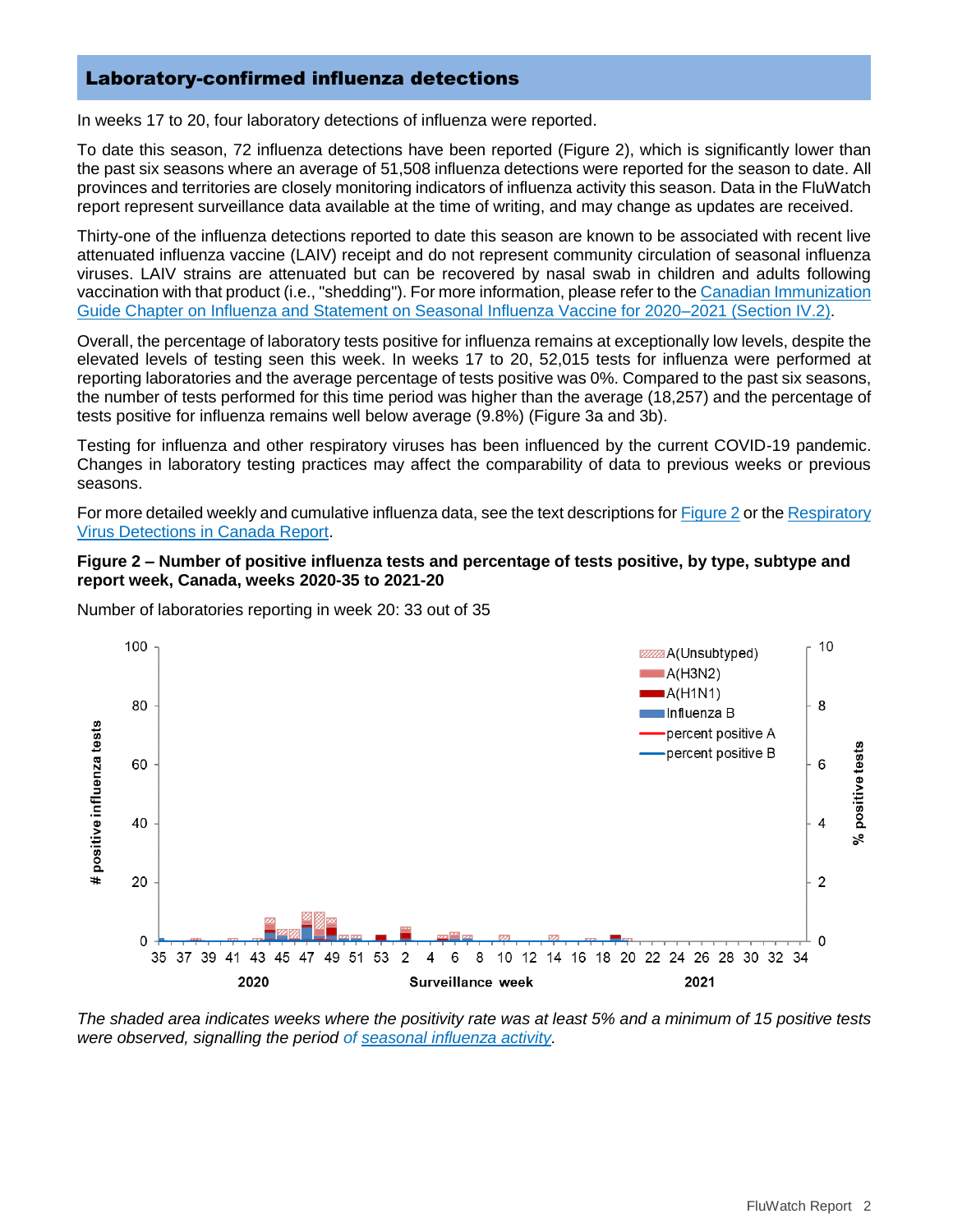### **Figure 3 – Number of influenza tests (a) and percentage of tests positive (b) in Canada by week, weeks 2020-35 to 2021-20 as compared to previous seasons**

- a) Current number of influenza tests performed, compared to previous seasons
- b) Current percentage of tests positive for influenza, compared to previous seasons



*The shaded area represents the maximum and minimum number of influenza tests (a) or percentage of tests positive (b) reported by week from seasons 2014-2015 to 2019-2020.*

# Syndromic / influenza-like illness (ILI) surveillance

### Healthcare practitioners sentinel syndromic surveillance

In weeks 17 to 20, an average of 0.4% of visits to healthcare professionals were due to influenza-like illness (ILI), which remains lower than average compared to recent seasons (Figure 4).

This trend should be interpreted with caution as there have been changes in healthcare seeking behavior of individuals and a smaller number of sentinels reporting compared to previous seasons.

#### **Figure 4 – Percentage of visits for ILI reported by sentinels by report week, Canada, weeks 2020-35 to 2021-20**

Number of Sentinels Reporting in Week 20: 54



*The shaded area represents the maximum and minimum percentage of visits for ILI reported by week from seasons 2014-2015 to 2019-2020.*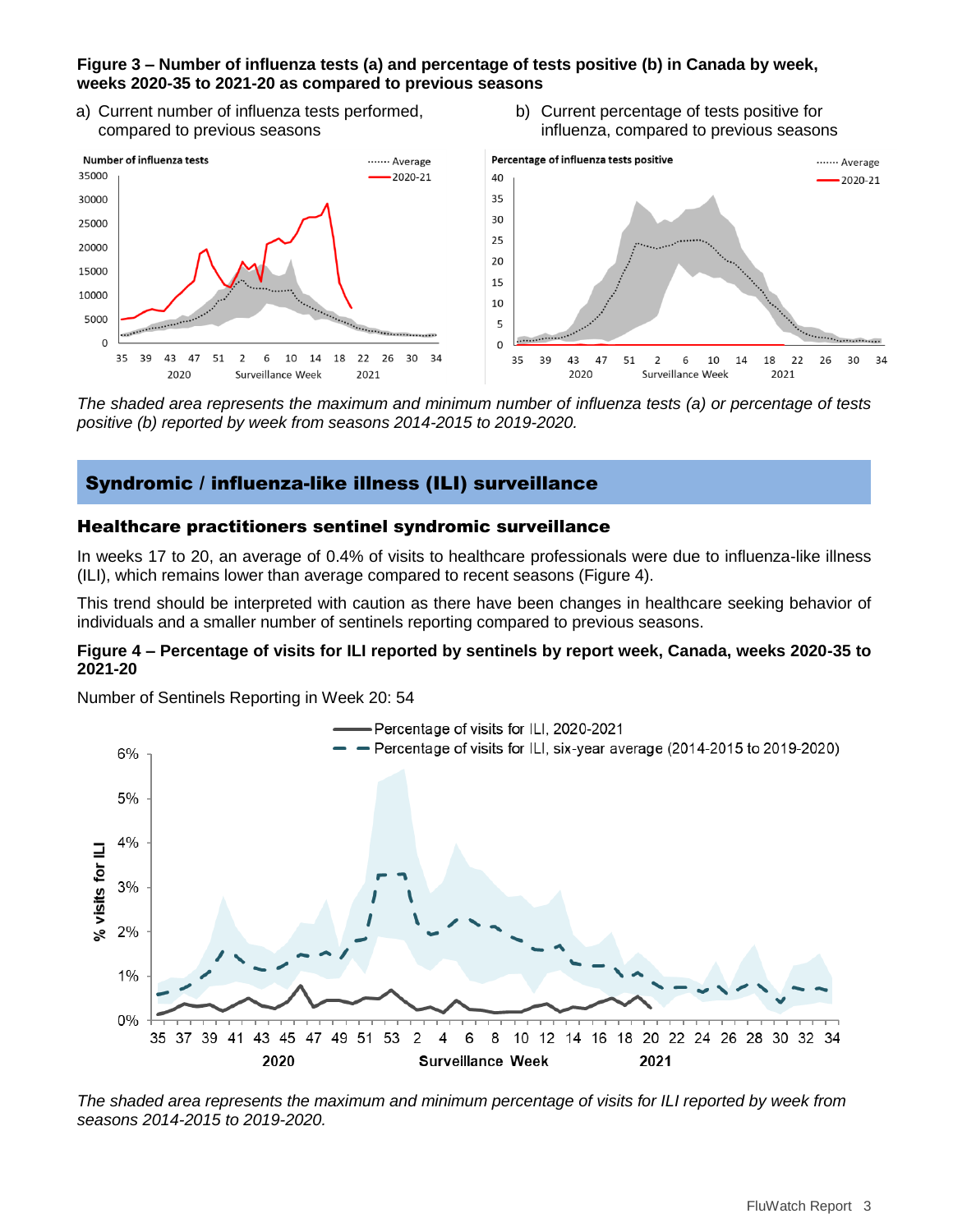# **FluWatchers**

In week 20, 12,343 participants reported to FluWatchers, and a total of 9 participants (0.07%) reported symptoms of cough and fever (Figure 5). The percentage of participants reporting cough and fever remains at very low levels and may be a direct effect of individual and public health measures enacted to reduce the spread of COVID-19. FluWatchers reporting is not impacted by changes in health services or health seeking behaviours.

If you are interested in becoming a [FluWatcher,](https://www.canada.ca/en/public-health/services/diseases/flu-influenza/fluwatcher.html) [sign up today.](https://cnphi.canada.ca/fluWatcher/register)

#### **Figure 5 – Percentage of FluWatchers participants reporting cough and fever, Canada, weeks 2020-35 to 2021-20**

Number of Participants Reporting in Week 20: 12,343



*The shaded area represents the maximum and minimum percentage of percentage of participants reporting cough and fever by week, from seasons 2014-2015 to 2019-2020*

### **Online Figure – Geographic distribution of FluWatchers participants reporting cough and fever, Canada, week 2021-20**

Click on the map to access the link

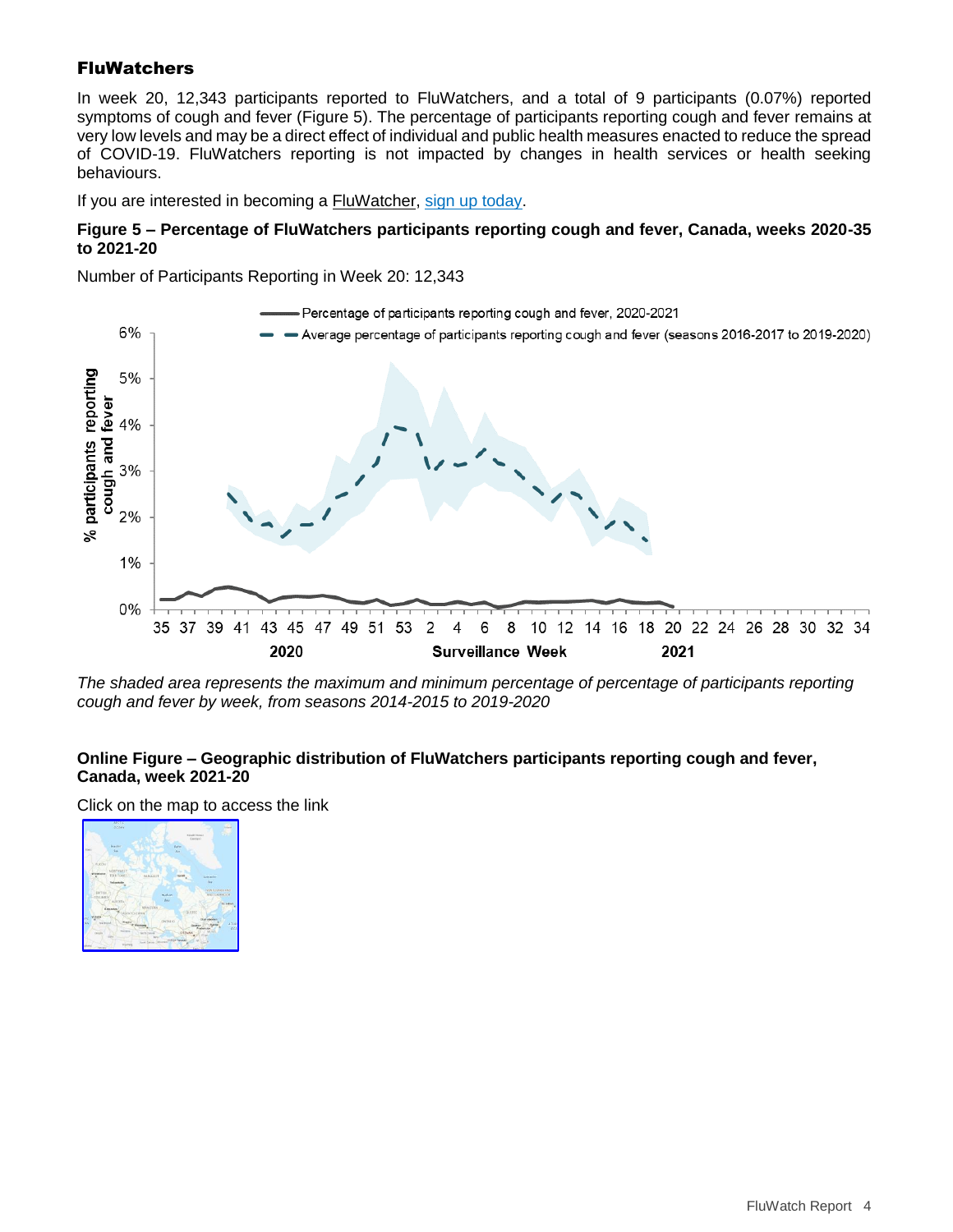### Influenza outbreak surveillance

In weeks 17 to 20, two influenza-like-illness (ILI) outbreaks in schools and/or daycares were reported.

To date this season, 130 influenza-like-illness (ILI) outbreaks in schools and/or daycares, and no other influenza or ILI outbreaks have been reported in any other settings.

Outbreaks of ILI in schools and daycares are identified when greater than 10% absenteeism due to ILI are reported in these settings. The number of ILI outbreaks in schools and daycares reported is higher compared to the same time period in the previous two seasons. This is not unexpected given changes to outbreak surveillance, specifically increased vigilance in schools to monitor and report absenteeism due to ILI, and the increased restrictions on attendance for children with symptoms of viral respiratory illness.

Outbreaks of ILI are not specific to any one respiratory pathogen and can be due influenza or other respiratory viruses, including rhinovirus and SARS-CoV-2, the virus that causes COVID-19. For more information on the respiratory viruses currently circulating in Canada, please refer to the [Respiratory Virus Detections in Canada](https://www.canada.ca/en/public-health/services/surveillance/respiratory-virus-detections-canada/2020-2021/week-40-ending-october-3-2020.html)  [Report.](https://www.canada.ca/en/public-health/services/surveillance/respiratory-virus-detections-canada/2020-2021/week-40-ending-october-3-2020.html)

Number of provinces and territories reporting in weeks 17 to 20<sup>1</sup>: 11 out of 13

*<sup>1</sup>All Provinces and Territories (PTs) participate in FluWatch's outbreak surveillance system. This outbreak system monitors influenza and ILI outbreaks in long-term care facilities, acute care facilities, schools and daycares, remote and/or isolated communities, and facilities categorized as 'other'. Not all reporting PTs report outbreaks in all these settings. All PTs report laboratory confirmed outbreaks in LTCF. Four PTs (NB, NL, NS and YK) report ILI outbreaks in schools and/or daycares.* 

#### Severe outcomes influenza surveillance

#### Provincial/territorial influenza hospitalizations and deaths

In weeks 17 to 20, no influenza-associated hospitalizations were reported by participating provinces and territories<sup>2</sup>. To date this season no influenza-associated hospitalizations were reported by participating provinces and territories.

Number of provinces and territories reporting in weeks 17 to 20: 7 out of 9

*2 Influenza-associated hospitalizations are reported by Alberta, Manitoba, New Brunswick, Newfoundland and Labrador, Northwest Territories, Nova Scotia, Prince Edward Island and Yukon. Only hospitalizations that require intensive medical care are reported by Saskatchewan.*

#### Pediatric influenza hospitalization and deaths

In weeks 17 to 20 no influenza-associated hospitalizations were reported. To date this season, less than five pediatric (≤16 years of age) hospitalizations with influenza have been reported by the Immunization Monitoring Program Active (IMPACT) network.

#### Adult influenza hospitalization and deaths

Surveillance of laboratory-confirmed influenza-associated adult (≥16 years of age) hospitalizations by the Canadian Immunization Research Network (CIRN) Serious Outcomes Surveillance (SOS) network has not begun for the 2020-2021 season.

### Influenza strain characterizations

Due to the very low influenza circulation to date this season, the National Microbiology Laboratory has not received influenza viruses collected during the 2020-2021 season for strain characterization.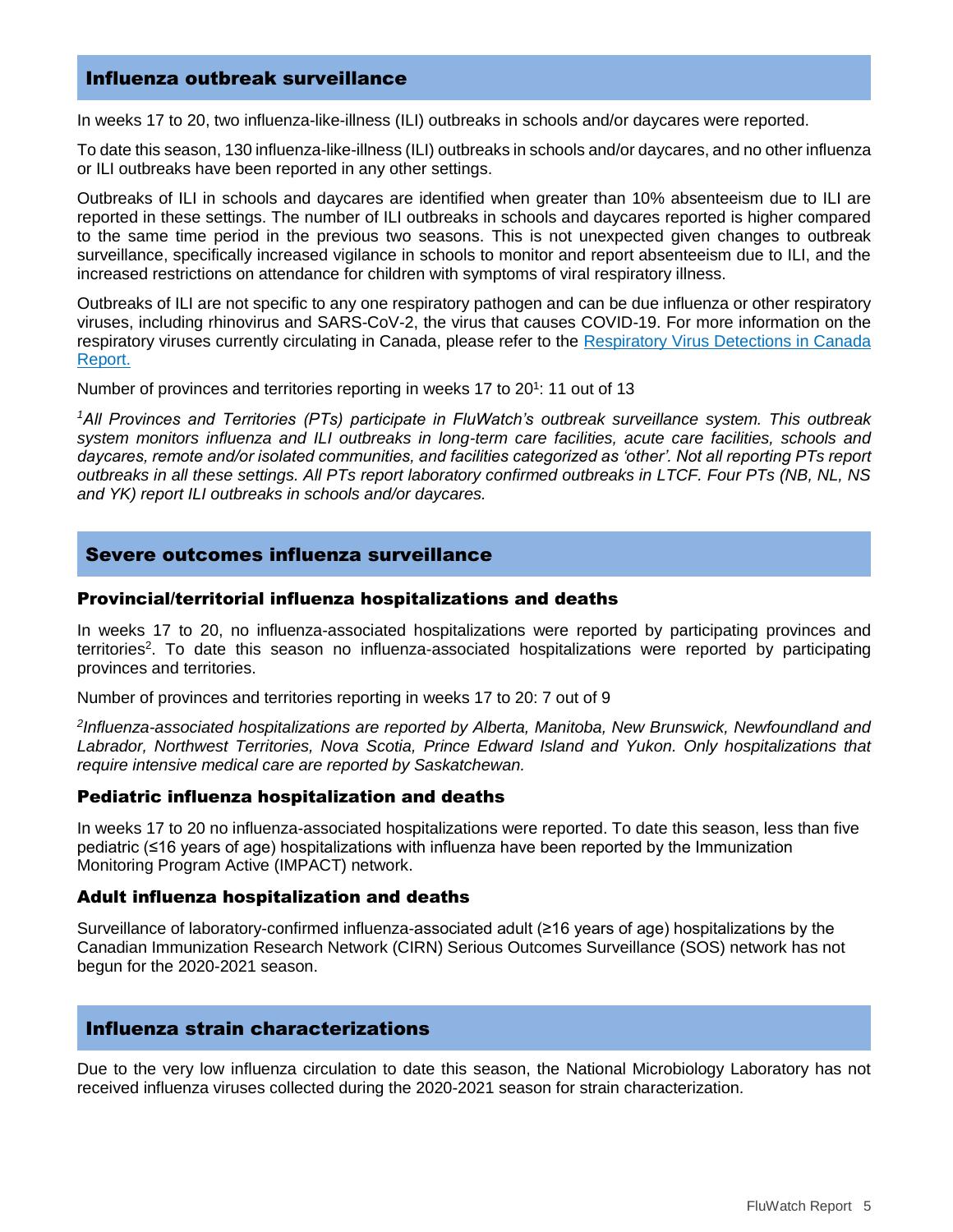### Antiviral resistance

Due to the very low influenza circulation to date this season, the National Microbiology Laboratory has not received influenza viruses collected during the 2020-2021 season for antiviral resistance testing.

### Vaccine monitoring

Vaccine monitoring refers to activities related to the monitoring of influenza vaccine coverage and effectiveness.

### Vaccine coverage

The Seasonal Influenza Immunization Coverage Survey is an annual telephone survey conducted between January and February that collects information from Canadians on whether they received the annual seasonal influenza vaccine that season. Vaccine coverage is measured as the percentage of people who reported receiving the influenza vaccine in a specific influenza season.

In the 2020-21 influenza season, coverage was similar to the [2019-20 season,](https://www.canada.ca/en/public-health/services/immunization-vaccines/vaccination-coverage/2019-2020-seasonal-influenza-flu-vaccine-coverage.html) at:

- 32% among adults aged 18 to 64 years.
	- o 29% among adults aged 18-64 without chronic medical conditions.
	- $\circ$  41% among adults aged 18 to 64 years with chronic medical conditions.
- 70% among seniors (aged 65 years and older).

#### **Table 1 – Influenza vaccine coverage among adults (n=3,032)\* by risk group† and gender‡, Seasonal Influenza Vaccination Coverage Survey, Canada, September 2020 – February 2021**

| Age group (years)            | All  |                                  | <b>Male</b> |                                  | <b>Female</b> |                                |
|------------------------------|------|----------------------------------|-------------|----------------------------------|---------------|--------------------------------|
|                              | N    | Vaccine Coverage % N<br>(95% CI) |             | Vaccine Coverage % N<br>(95% CI) |               | Vaccine Coverage %<br>(95% CI) |
| All adults $(218)$           | 3014 | 40.4 (38.4-42.4)                 | 1399        | 35.2 (32.5-38.0)                 | 1595          | 45.2 (42.4-48.1)               |
| 18-64                        | 2152 | 32.4 (30.1-34.6)                 | 1024        | 27.3 (24.3-30.3)                 | 1115          | 37.4 (34.1-40.7)               |
| with chronic medical 646     |      | 40.5 (36.2-44.8)                 | 286         | 36.9 (30.7-43.1)                 | 354           | 43.5 (37.5-49.4)               |
| without chronic medical 1498 |      | 29.2 (26.6-31.8)                 | 734         | 24.2 (20.8-27.6)                 | 757           | 34.6 (30.6-38.5)               |
| ≥65                          | 862  | 70.4 (67.1-73.8)                 | 375         | 68.0 (62.8-73.2)                 | 480           | 72.8 (68.4-77.1)               |

\*18 people did not recall whether they had received the influenza vaccine and were excluded from coverage estimates.

†11 people who were 18-64 years old did not disclose whether they had any chronic medical conditions (CMC) and were excluded from stratified analysis.

‡11 people did not disclose their gender and 9 people did not identify themselves as male or female. They were excluded from stratified analysis.

### Vaccine effectiveness

Influenza vaccine effectiveness estimates are typically available in February or March of each year. Given the low influenza circulation this season to date, VE estimates will not be available for the 2020-2021 season.